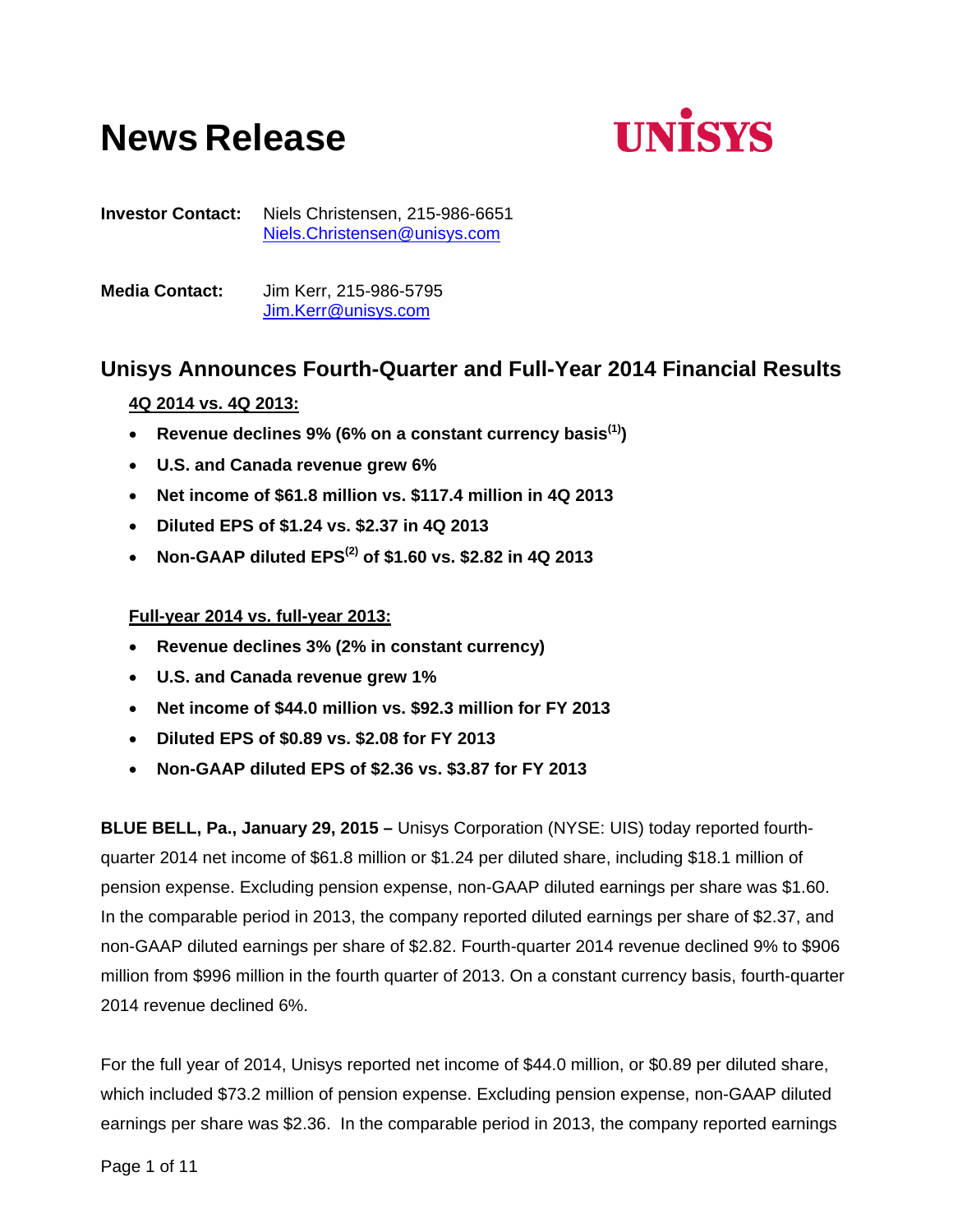of \$2.08 per diluted share, and non-GAAP diluted earnings per share of \$3.87. Full-year 2014 revenue declined 3% to \$3.36 billion from \$3.46 billion in 2013. On a constant currency basis, fullyear 2014 revenue declined 2%.

"Our U.S. & Canada team, particularly our U.S. Federal group, posted strong growth in the quarter, balancing weakness in some global markets," said Peter Altabef who joined the company as President and CEO on January 1, 2015.

# **Fourth-Quarter Company and Business Segment Highlights**

Services revenue represented 80% of the company's fourth-quarter 2014 total and declined 11%, reflecting declines in outsourcing, systems integration, and infrastructure services. On a constant currency basis, fourth quarter 2014 services revenue declined 8%. As a result of the lower revenue, fourth-quarter services gross profit margin declined to 17.5% from 21.9% a year ago. Services operating profit margin declined to 3.9% from 9.8%. Services backlog at December 31, 2014 was \$4.8 billion, unchanged from the prior year.

Technology revenue grew 1% from the prior-year fourth quarter or 3% on a constant currency basis. Fourth-quarter 2014 technology gross profit margin was 60.4% versus 61.4% a year ago. Technology operating profit margin was 36.3% compared to 40.6%. This reflected the impact of higher investments in growth programs.

The company reported an overall fourth-quarter 2014 gross profit margin of 27.0% versus 31.7% in the year-ago quarter. Operating expenses (SG&A and R&D expenses) increased 2% from the year-ago period, reflecting increased investments in growth programs. The company reported a fourth-quarter 2014 operating profit of \$82.4 million, or 9.1% of revenue, compared to fourthquarter 2013 operating profit of \$155.9 million, or 15.7% of revenue.

From a geographic perspective, U.S. and Canada revenue grew 6% in the fourth quarter driven by growth in the company's U.S. Federal business. International revenue declined 18% in the fourth quarter (14% on a constant currency basis) as growth in Latin America was offset by revenue declines in EMEA and Asia-Pacific.

# **Cash Flow and Balance Sheet Highlights**

In the fourth quarter of 2014, Unisys generated \$106 million of cash from operations, including \$22 million of pension contributions. In the fourth quarter of 2013, the company generated \$141 million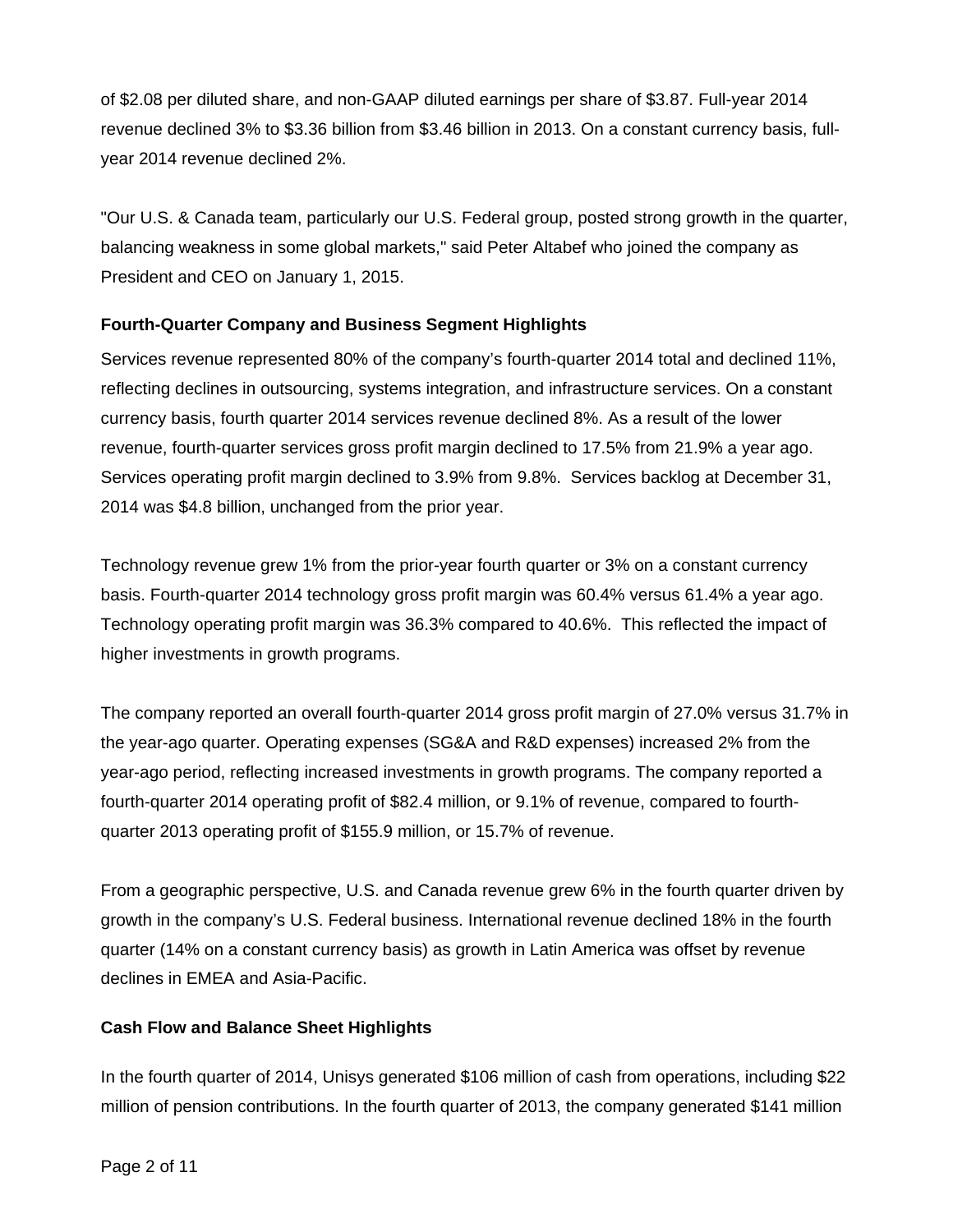of cash from operations, including \$45 million of pension contributions. Capital expenditures in the fourth quarter of 2014 were \$69 million compared with \$48 million in the year-ago quarter. The company generated \$37 million of free cash flow<sup>(3)</sup> in the fourth quarter of 2014 compared with free cash flow of \$93 million in the fourth quarter of 2013. Free cash flow before pension contributions was \$59 million in the fourth quarter of 2014 and \$138 million in the year-ago quarter.

Unisys made a total of \$183 million in pension contributions in 2014 compared to \$147 million of pension contributions in 2013. For the full year of 2014, the company generated free cash flow before pension contributions of \$92 million compared to \$183 million in 2013.

At December 31, 2014, the company reported a cash balance of \$494 million and total debt of \$224 million.

### **Non-GAAP Information**

Unisys reports its results in accordance with Generally Accepted Accounting Principles (GAAP) in the United States. However, in an effort to provide investors with additional perspective regarding the company's results as determined by GAAP, the company also discusses, in its earnings press release and/or earnings presentation materials, non-GAAP information which management believes provides useful information to investors. Our management uses supplemental non-GAAP financial measures internally to understand, manage and evaluate our business and assess operational alternatives. These non-GAAP measures may include non-GAAP diluted earnings per share, free cash flow, and constant currency.

Our non-GAAP measures are not intended to be considered in isolation or as substitutes for results determined in accordance with GAAP and should be read only in conjunction with our consolidated financial statements prepared in accordance with GAAP. (See GAAP to non-GAAP reconciliations attached.)

(1) **Constant currency** – The company refers to growth rates at constant currency or adjusting for currency so that the business results can be viewed without the impact of fluctuations in foreign currency exchange rates to facilitate comparisons of the company's business performance from one period to another. Constant currency for revenue is calculated by retranslating current and prior period results at a consistent rate. This approach is based on the pricing currency for each country which is typically the functional currency. Generally, when the dollar either strengthens or weakens against other currencies, the growth at constant currency rates will be higher or lower,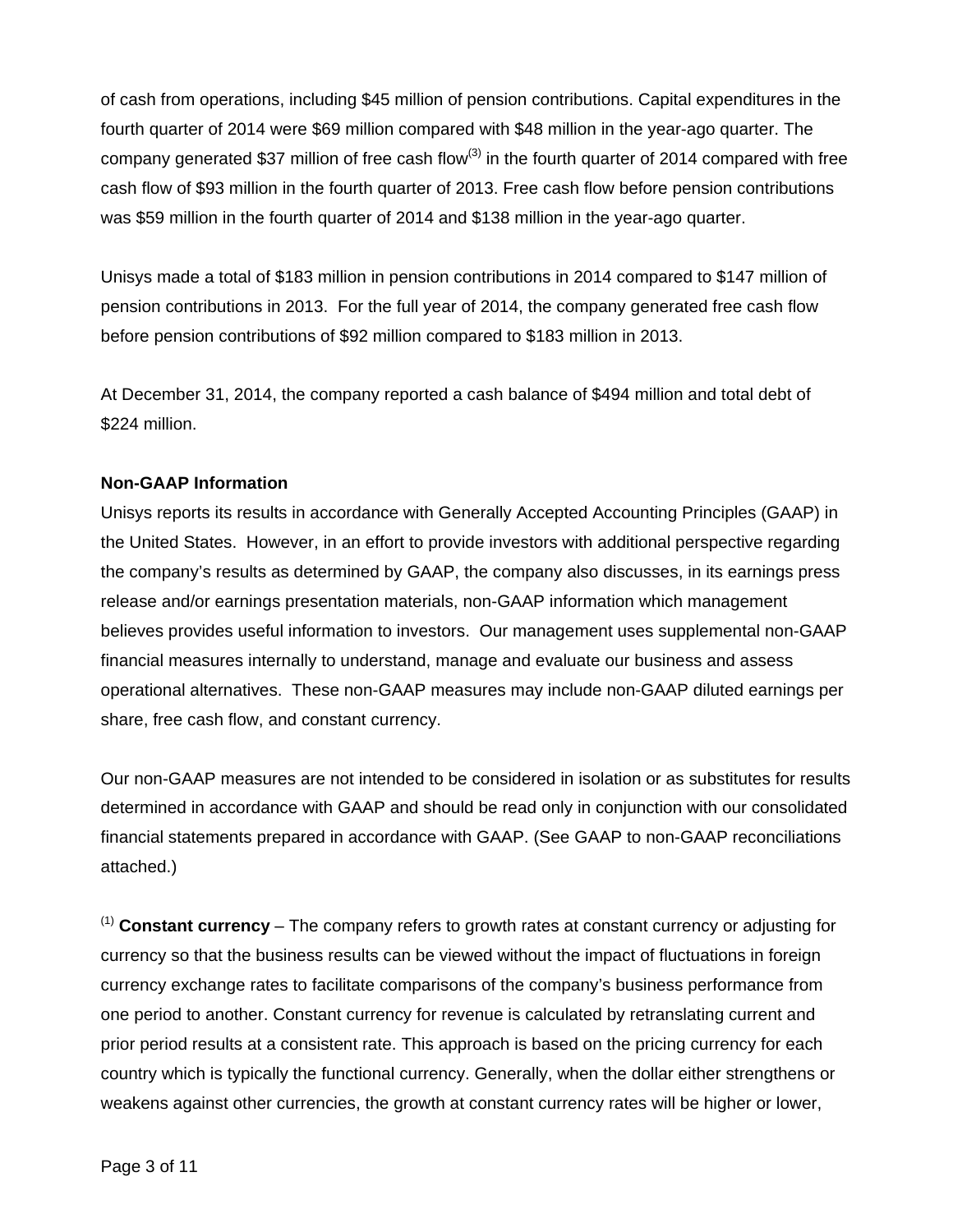respectively, than growth reported at actual exchange rates.

 (2) **Non-GAAP diluted earnings per share –** The company recorded pension expense of \$18.1 million and \$23.2 million during the fourth quarters of 2014 and 2013, respectively. For the full years of 2014 and 2013, Unisys recorded pension expense of \$73.2 million and \$90.0 million, respectively. In an effort to provide investors with a perspective on the company's earnings without these charges, they are excluded from the non-GAAP diluted earnings per share calculations.

(3) **Free cash flow** – To better understand the trends in our business, we believe that it is helpful to present free cash flow, which we define as cash flow from operations less capital expenditures. Management believes this measure gives investors an additional perspective on cash flow from operating activities in excess of amounts required for reinvestment. Because of the significance of the company's pension funding obligations, free cash flow before pension funding is also provided.

# **Conference Call**

Unisys will hold a conference call today at 5:30 p.m. Eastern Time to discuss its results. The listenonly Webcast, as well as the accompanying presentation materials, can be accessed on the Unisys Investor Web site at www.unisys.com/investor. Following the call, an audio replay of the Webcast, and accompanying presentation materials, can be accessed through the same link.

#### **About Unisys**

Unisys is a global information technology company that solves complex IT challenges at the intersection of modern and mission critical. We work with many of the world's largest companies and government organizations to secure and keep their mission-critical operations running at peak performance; streamline and transform their data centers; enhance support to their end users and constituents; and modernize their enterprise applications. We do this while protecting and building on their legacy IT investments. Our offerings include outsourcing and managed services, systems integration and consulting services, high-end server technology, cybersecurity and cloud management software, and maintenance and support services. Unisys has more than 20,000 employees serving clients around the world. For more information, visit www.unisys.com.

#### **Forward-Looking Statements**

Any statements contained in this release that are not historical facts are forward-looking statements as defined in the Private Securities Litigation Reform Act of 1995. Forward-looking statements include, but are not limited to, any projections of earnings, revenues, or other financial items; any statements of the company's plans, strategies or objectives for future operations;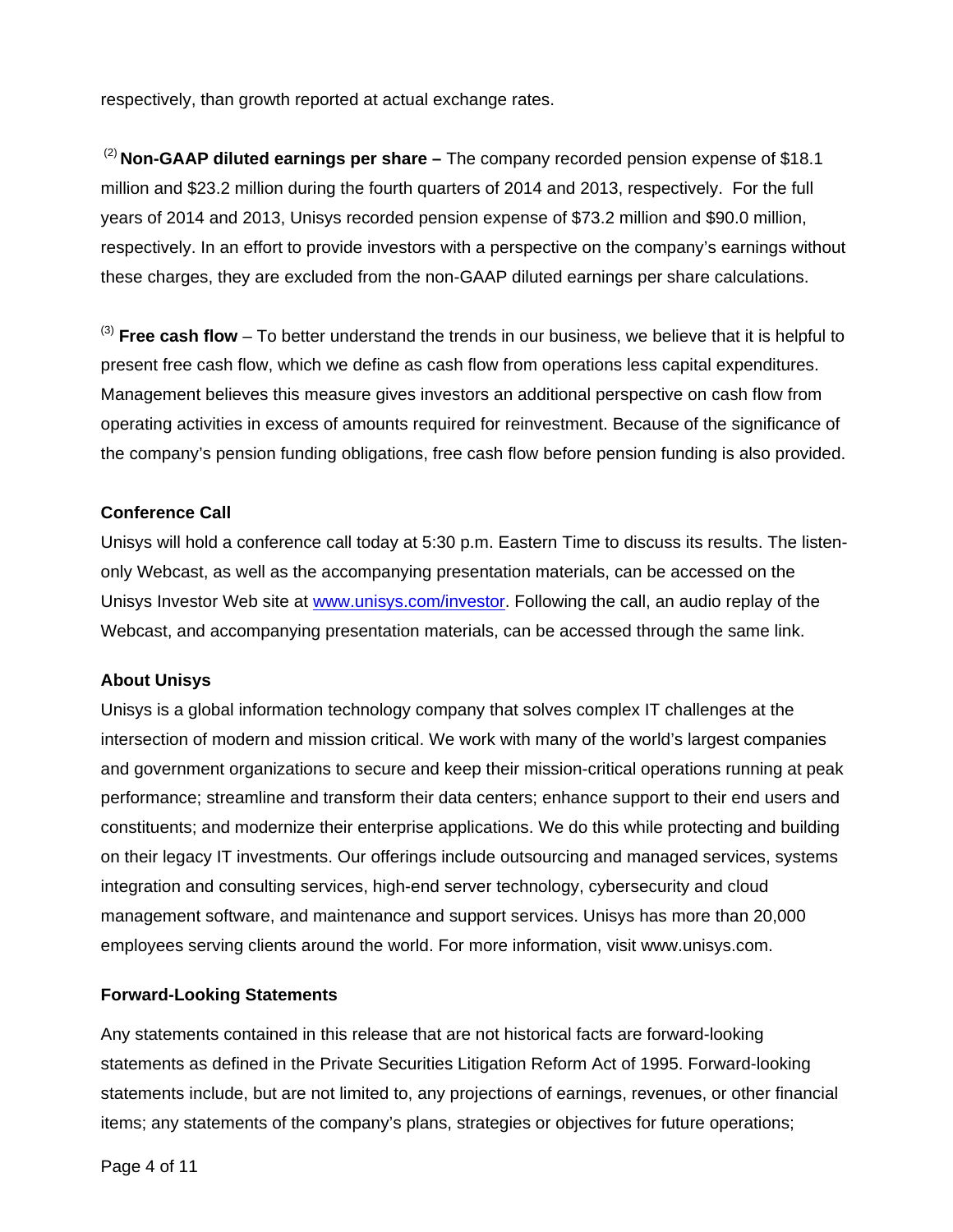statements regarding future economic conditions or performance; and any statements of belief or expectation. All forward-looking statements rely on assumptions and are subject to various risks and uncertainties that could cause actual results to differ materially from expectations. Risks and uncertainties that could affect the company's future results include the company's ability to effectively anticipate and respond to volatility and rapid technological change in its industry; the company's ability to drive profitable growth in consulting and systems integration; the company's ability to profitably grow its outsourcing business; the company's ability to maintain and grow its technology business; the potential adverse effects of aggressive competition in the information services and technology marketplace; the company's ability to retain significant clients; the risks that the company's contracts may not be as profitable as expected or provide the expected level of revenues and that contracts with U.S. governmental agencies may subject it to audits, criminal penalties, sanctions and other expenses and fines; the risk that the company may face damage to its reputation or legal liability if its clients are not satisfied with its services or products; the performance and capabilities of third parties with whom the company has commercial relationships; the company's ability to attract, motivate and retain experienced and knowledgeable personnel in key positions; the company's significant pension obligations and potential requirements to make significant cash contributions to its defined benefit pension plans; the company's ability to continue to simplify its operations and provide services more cost efficiently; the adverse effects of global economic conditions; the risk that breaches of data security could expose the company to legal liability and could harm its business and reputation; the risks of doing business internationally when more than half of the company's revenue is derived from international operations; the company's ability to access capital and credit markets to address its liquidity needs; the potential for intellectual property infringement claims to be asserted against the company or its clients; the possibility that pending litigation could affect the company's results of operations or cash flow; the business and financial risk in implementing future dispositions or acquisitions; and the company's consideration of all available information following the end of the year and before the filing of the Form 10-K and the possible impact of this subsequent event information on its financial statements for the reporting period. Additional discussion of factors that could affect the company's future results is contained in its periodic filings with the Securities and Exchange Commission. The company assumes no obligation to update any forward-looking statements.

**####** 

#### RELEASE NO.: 0129/9307

Unisys is a registered trademark of Unisys Corporation. Any other brand and products referenced herein is acknowledged to be a trademark or registered trademark of its respective holder.

> UNISYS CORPORATION CONSOLIDATED STATEMENTS OF INCOME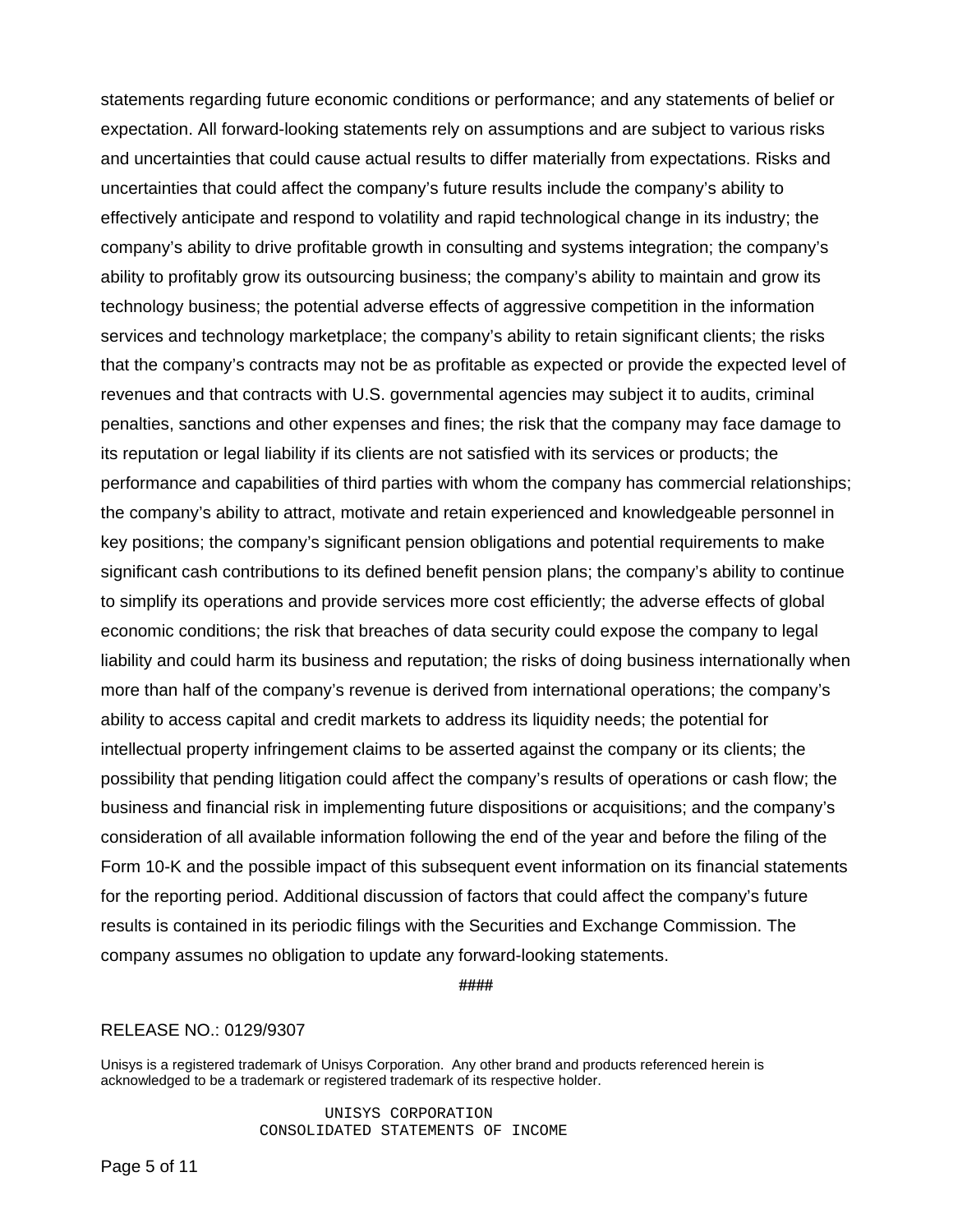|                                   | (Unaudited) |  |  |  |
|-----------------------------------|-------------|--|--|--|
| (Millions, except per share data) |             |  |  |  |

|                                                                                                    | Three Months Year<br>Ended December 31 Ended December 31<br><u>_____________</u> |                                                  | -----------                 |                                    |
|----------------------------------------------------------------------------------------------------|----------------------------------------------------------------------------------|--------------------------------------------------|-----------------------------|------------------------------------|
|                                                                                                    |                                                                                  | 2014 2013 2014 2013                              |                             |                                    |
| Revenue<br>Services<br>Technology                                                                  |                                                                                  | $$720.9$ $$813.4$<br>184.9 182.5 468.7 460.4     | $$2,887.7$ $$2,996.1$       |                                    |
|                                                                                                    | . _ _ _ _ _ _ _                                                                  | ---------<br>905.8 995.9 3,356.4 3,456.5         | ---------                   | $- - - - - - - -$                  |
| Costs and expenses<br>Cost of revenue:                                                             |                                                                                  |                                                  |                             |                                    |
| Services<br>Technology                                                                             | 67.9<br>________                                                                 | 593.2 608.4 2,394.2 2,405.5<br>72.1<br>--------- | 184.4 202.6<br>---------    | $- - - - - - - -$                  |
| Selling, general and                                                                               |                                                                                  | 661.1 680.5 2,578.6 2,608.1                      |                             |                                    |
| administrative<br>Research and development                                                         | 18.3<br>. <u>.</u>                                                               | 144.0 140.6<br>18.9<br>---------                 | 554.1 559.4<br>---------    | 68.8 69.5                          |
|                                                                                                    |                                                                                  | 823.4 840.0 3,201.5 3,237.0<br>---------         | ---------                   | -------<br>$- - - - - - - -$       |
| Operating profit                                                                                   | . _ _ _ _ _ _ _                                                                  | 82.4 155.9 154.9 219.5                           |                             |                                    |
| Interest expense<br>Other income (expense), net 8.8 (1.3) (0.2) 9.8                                |                                                                                  | $2.6$ $2.2$ $9.2$ $9.9$                          |                             |                                    |
| Income before<br>income taxes<br>Provision for income taxes 23.9                                   |                                                                                  | 88.6 152.4 145.5 219.4<br>28.2                   | 86.2 99.3                   |                                    |
| Consolidated net income 64.7 124.2 59.3 120.1<br>Net income attributable to                        | ---------                                                                        |                                                  | ---------                   | $- - - - - - - -$                  |
| noncontrolling interests 2.9 2.7 12.6 11.6                                                         | ---------                                                                        | ---------                                        | ---------                   |                                    |
| Net income attributable<br>to Unisys Corporation 61.8 121.5 46.7 108.5<br>Preferred stock dividend | <b>Contract Contract</b>                                                         | 4.1                                              |                             | 2.7 16.2                           |
| Net income attributable<br>to Unisys Corporation<br>common shareholders                            | --------<br>\$61.8                                                               | \$117.4                                          | $- - - - - - - -$<br>\$44.0 | \$92.3                             |
| Earnings per common share attributable<br>to Unisys Corporation                                    | ========                                                                         | ========                                         | ========                    | <b>EEEEEEEE</b>                    |
| Basic                                                                                              | 1.24<br>\$<br>========                                                           | \$2.67                                           | ========                    | $$3,89$ $$2.10$<br><b>EEEEEEEE</b> |
| Diluted                                                                                            | 1.24<br>\$<br>========                                                           | \$2.37<br>$=$                                    | \$30<br>========            | 2.08<br>S.<br>$=$                  |
| Shares used in the per share<br>computations (thousands):                                          |                                                                                  |                                                  |                             |                                    |
| Basic<br>Diluted                                                                                   | 49,689<br>49,948                                                                 | 43,947<br>51,319                                 | 49,280<br>49,584            | 43,899<br>44,347                   |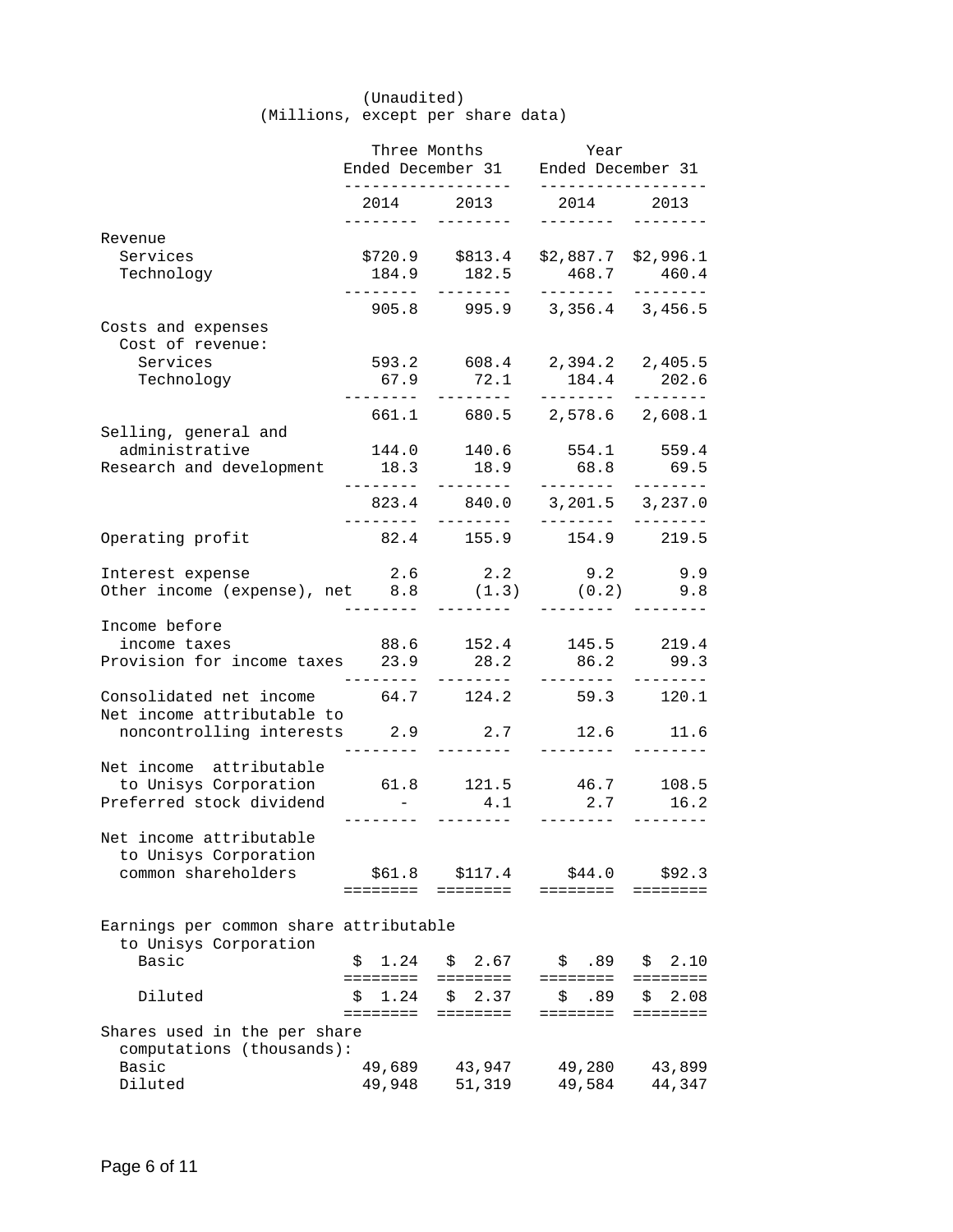#### UNISYS CORPORATION SEGMENT RESULTS (Unaudited) (Millions)

|                                         |                            | Elimi-                  |                         |                                                                         |
|-----------------------------------------|----------------------------|-------------------------|-------------------------|-------------------------------------------------------------------------|
|                                         | Total                      | nations                 | Services                | Technology                                                              |
| Three Months Ended<br>December 31, 2014 |                            |                         |                         |                                                                         |
| Customer revenue                        | \$905.8                    |                         | \$720.9                 | \$184.9                                                                 |
| Intersegment                            | --------                   | ( \$53.5)<br>---------  | 0.1<br><u>________</u>  | 53.4<br>--------                                                        |
| Total revenue                           | \$905.8<br>========        | ( \$53.5)               | \$721.0<br>========     | \$238.3<br>========                                                     |
| Gross profit percent                    | $27.0\%$                   | ========                | 17.5%                   | 60.4%                                                                   |
|                                         | ========                   |                         | ========                | $\qquad \qquad \equiv \equiv \equiv \equiv \equiv \equiv \equiv \equiv$ |
| Operating profit                        | 9.1%                       |                         | 3.9%                    | 36.3%                                                                   |
| percent                                 | ========                   |                         | ========                | <b>EEEEEEEE</b>                                                         |
| Three Months Ended<br>December 31, 2013 |                            |                         |                         |                                                                         |
| Customer revenue                        | \$995.9                    |                         | \$813.4                 | \$182.5                                                                 |
| Intersegment                            | ---------                  | ( \$66.0)               | 0.4<br>---------        | 65.6<br>---------                                                       |
| Total revenue                           | \$995.9                    |                         | $($66.0)$ $$813.8$      | \$248.1                                                                 |
| Gross profit percent                    | ========<br>31.7%          | ========                | ========<br>21.9%       | $=$ $=$ $=$ $=$ $=$ $=$ $=$<br>61.4%                                    |
|                                         | ========                   |                         | ========                | ========                                                                |
| Operating profit                        |                            |                         |                         |                                                                         |
| percent                                 | 15.7%<br>$=$ = = = = = = = |                         | 9.8%<br>========        | $40.6\%$<br><b>EEEEEEEE</b>                                             |
|                                         |                            |                         |                         |                                                                         |
| Year Ended<br>December 31, 2014         |                            |                         |                         |                                                                         |
| Customer revenue                        | \$3,356.4                  |                         | \$2,887.7               | \$468.7                                                                 |
| Intersegment                            | .                          | ( \$112.3)<br>--------- | $0.4$<br>---------      | 111.9<br>--------                                                       |
| Total revenue                           | \$3,356.4                  |                         | $( $112.3)$ $ $2,888.1$ | \$580.6                                                                 |
|                                         | $=$ = = = = = = =          | ========                | $=$ = = = = = = =       | $=$                                                                     |
| Gross profit percent                    | 23.2%                      |                         | 17.5%                   | 56.3%                                                                   |
|                                         | <b>EEEEEEEE</b>            |                         |                         | ========  ========                                                      |
| Operating profit<br>percent             | 4.6%                       |                         | 4.2%                    | 19.1%                                                                   |
|                                         | ========                   |                         | ========                | $=$ = = = = = = =                                                       |
| Year Ended<br>December 31, 2013         |                            |                         |                         |                                                                         |
| Customer revenue                        | \$3,456.5                  |                         | \$2,996.1               | \$460.4                                                                 |
| Intersegment                            | $- - - - - - -$            | ( \$122.5)<br>--------- | 1.7<br>--------         | 120.8<br>-------                                                        |
| Total revenue                           | \$3,456.5                  |                         | (\$122.5) \$2,997.8     | \$581.2                                                                 |
|                                         | ========                   |                         | ========  ========      | ========                                                                |
| Gross profit percent                    | 24.5%                      |                         | 19.7%                   | 53.9%                                                                   |
|                                         | ========                   |                         | ========                | $\qquad \qquad \equiv \equiv \equiv \equiv \equiv \equiv \equiv \equiv$ |
| Operating profit<br>percent             | 6.4%                       |                         | 6.2%                    | 21.1%                                                                   |
|                                         | ========                   |                         | ========                | ========                                                                |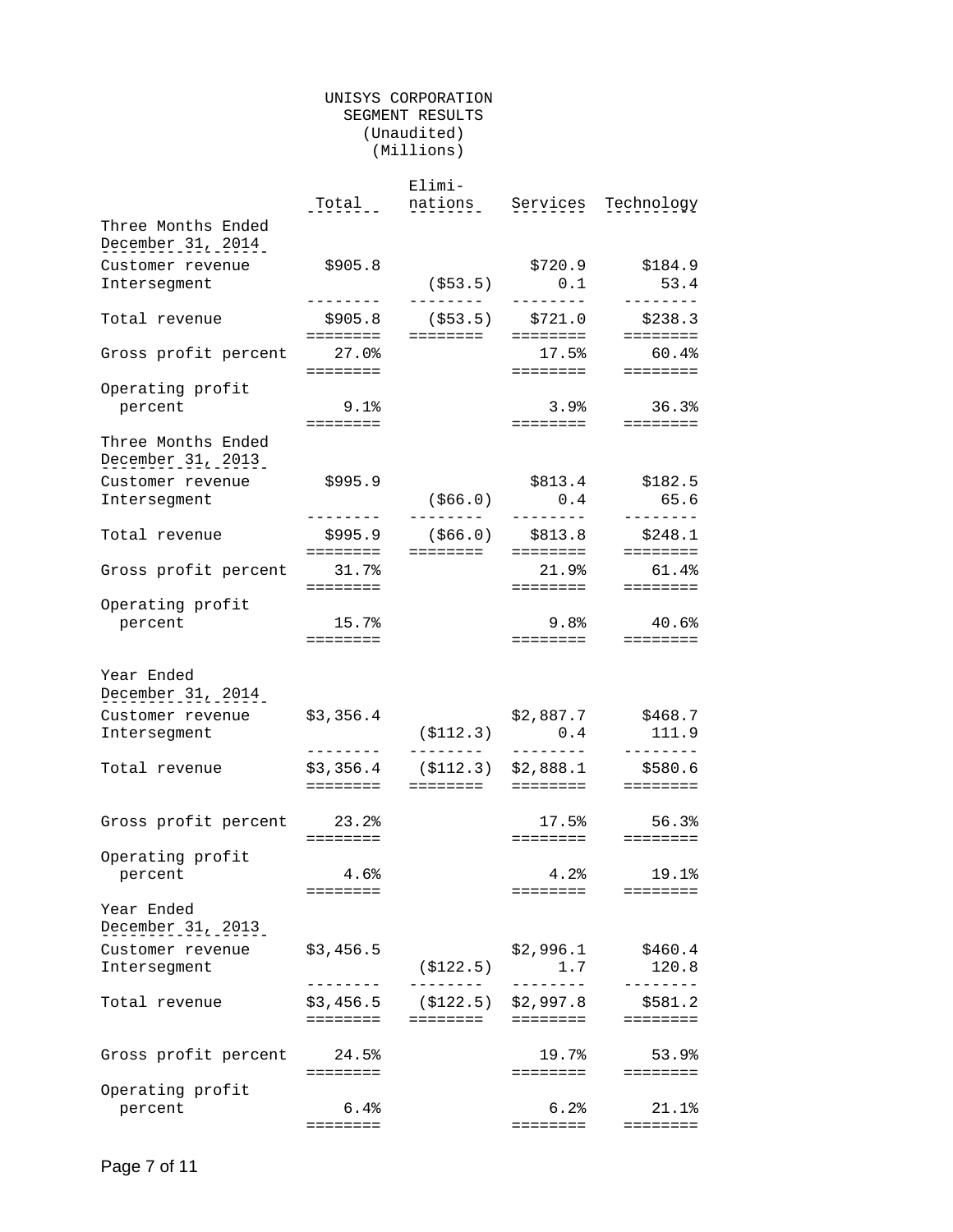#### UNISYS CORPORATION CONSOLIDATED BALANCE SHEETS (Unaudited) (Millions)

|                                                   | December 31, December 31,<br>2014 2013 |                           |
|---------------------------------------------------|----------------------------------------|---------------------------|
|                                                   | . <u>.</u>                             | ----------                |
| Assets                                            |                                        |                           |
| Current assets                                    |                                        |                           |
| Cash and cash equivalents                         | \$494.3                                | \$639.8                   |
| Accounts and notes receivable, net<br>Inventories | 619.3                                  | 683.1                     |
| Parts and finished equipment                      | 22.2                                   | 32.8                      |
| Work in process and materials                     | 24.5                                   | 22.3                      |
| Deferred income taxes                             | 16.4                                   | 24.1                      |
| Prepaid expense and other                         |                                        |                           |
| current assets                                    | 140.6                                  | 138.7                     |
| Total                                             |                                        | 1,317.3 1,540.8           |
|                                                   |                                        |                           |
| Properties                                        |                                        | 1,059.4 1,095.5           |
| Less accumulated depreciation                     |                                        |                           |
| and amortization                                  | 890.7                                  | 920.8                     |
| Properties, net                                   | 168.7                                  | 174.7                     |
|                                                   |                                        | ----------                |
| Outsourcing assets, net                           | 150.9                                  | 115.5                     |
| Marketable software, net                          | 144.1                                  | 129.1                     |
| Prepaid postretirement assets                     | 19.9                                   | 83.7                      |
| Deferred income taxes                             | 154.6                                  | 112.3                     |
| Goodwill                                          | 183.9                                  | 188.7                     |
| Other long-term assets                            | 209.3                                  | 165.2                     |
| Total                                             |                                        | $$2,348.7$ $$2,510.0$     |
|                                                   | =====================                  |                           |
| Liabilities and deficit<br>Current liabilities    |                                        |                           |
| Current maturities of long-term debt              | \$1.8                                  | \$0.0                     |
| Accounts payable                                  | 262.5                                  | 246.7                     |
| Deferred revenue                                  | 348.3                                  | 402.4                     |
| Other accrued liabilities                         | 385.1                                  | 375.7                     |
| Total                                             |                                        | --------<br>997.7 1,024.8 |
| Long-term debt                                    | 222.2                                  | ----------<br>210.0       |
| Long-term postretirement liabilities              | 2,369.9                                | 1,697.2                   |
| Long-term deferred revenue                        | 119.5                                  | 122.7                     |
| Other long-term liabilities                       | 91.8                                   | 119.2                     |
| Commitments and contingencies                     |                                        |                           |
| Total deficit                                     | (1, 452.4)                             | (663.9)                   |
| Total                                             | $- - - - - - -$<br>\$2,348.7           | \$2,510.0                 |
|                                                   | ==========                             | ==========                |
|                                                   |                                        |                           |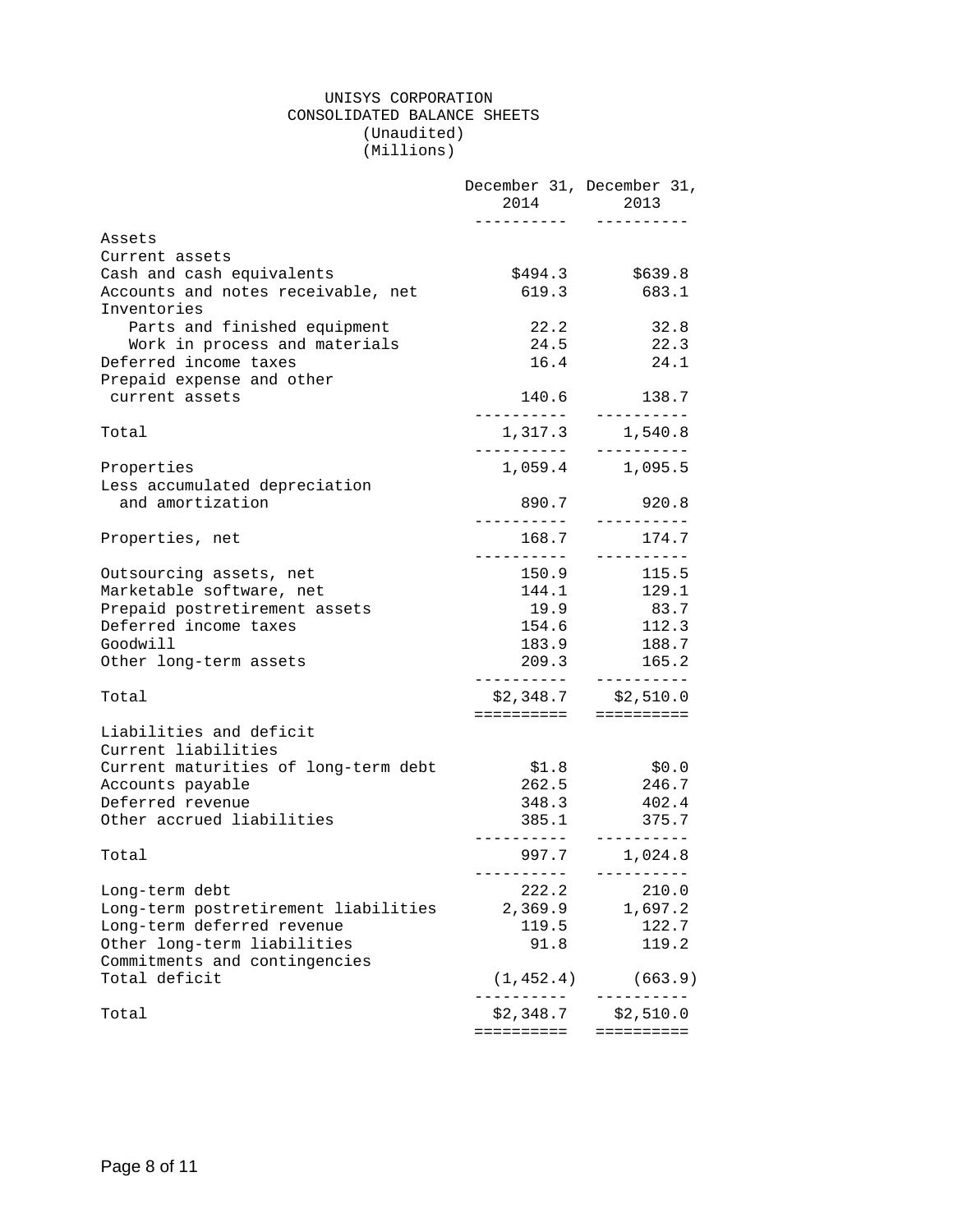#### UNISYS CORPORATION CONSOLIDATED STATEMENT OF CASH FLOWS (Unaudited)

(Millions)

|                                                                                  | Year Ended              |                                        |  |
|----------------------------------------------------------------------------------|-------------------------|----------------------------------------|--|
|                                                                                  | ___December_31          |                                        |  |
|                                                                                  | $-2014 - 2013$          |                                        |  |
| Cash flows from operating activities                                             |                         |                                        |  |
| Consolidated net income                                                          | \$59.3                  | \$120.1                                |  |
| Add (deduct) items to reconcile consolidated net                                 |                         |                                        |  |
| income to net cash provided by operating activities:                             |                         |                                        |  |
| Foreign currency transaction loss                                                | 7.4<br>10.4             | 6.5                                    |  |
| Employee stock compensation<br>Depreciation and amortization of properties       | 52.0                    | 12.5<br>46.7                           |  |
| Depreciation and amortization of                                                 |                         |                                        |  |
| outsourcing assets                                                               | 58.1                    | 53.5                                   |  |
| Amortization of marketable software                                              | 58.5                    | 59.4                                   |  |
| Other non-cash operating activities                                              | 7.8                     | (0.6)                                  |  |
| Disposals of capital assets                                                      | 1.8                     | 2.0                                    |  |
| (Gain) loss on sale of business<br>Pension contributions                         | (0.7)                   | 1.5<br>$(183.4)$ $(147.2)$             |  |
| Pension expense                                                                  | 73.8                    | 93.5                                   |  |
| Decrease in deferred income taxes, net                                           |                         | 24.8 29.4                              |  |
| Increase in receivables, net                                                     |                         | $(14.3)$ (63.5)                        |  |
| Decrease (increase) in inventories                                               |                         | $6.3$ (6.5)                            |  |
| Increase in accounts payable                                                     |                         |                                        |  |
| and other accrued liabilities                                                    | 14.4                    | 1.9                                    |  |
| Decrease in other liabilities                                                    | (31.1)                  | (5.3)                                  |  |
| Increase in other assets                                                         | (23.7)                  | (16.5)                                 |  |
| Net cash provided by operating activities                                        | --------<br>121.4       | $- - - - - - -$<br>187.4<br>. <u>.</u> |  |
| Cash flows from investing activities                                             |                         |                                        |  |
| Proceeds from investments                                                        |                         | 5,654.0 5,315.9                        |  |
| Purchases of investments                                                         | $(5,640.3)$ $(5,325.8)$ |                                        |  |
| Investment in marketable software                                                |                         | $(73.6)$ (64.3)                        |  |
| Capital additions of properties                                                  |                         | $(53.3)$ $(47.2)$                      |  |
| Capital additions of outsourcing assets                                          |                         | $(85.9)$ $(39.9)$                      |  |
| Other                                                                            | 3.8                     | (1.4)                                  |  |
| Net cash used for investing activities                                           | --------                | $(195.3)$ $(162.7)$                    |  |
| Cash flows from financing activities                                             |                         |                                        |  |
|                                                                                  |                         |                                        |  |
| Purchases of common stock                                                        | (35.7)                  | (11.7)                                 |  |
| Dividends paid on preferred shares                                               | (4.0)                   | (16.2)                                 |  |
| Proceeds from exercise of stock options                                          | 3.4                     | 4.9                                    |  |
| Financing fees                                                                   | (.6)<br>--------        |                                        |  |
| Net cash used for financing activities                                           | (36.9)                  | (23.0)                                 |  |
| Effect of exchange rate changes on cash                                          |                         |                                        |  |
| and cash equivalents                                                             | (34.7)                  | (17.5)                                 |  |
| Decrease in cash and cash equivalents<br>Cash and cash equivalents, beginning of | (145.5)                 | (15.8)                                 |  |
| period                                                                           | 639.8                   | 655.6                                  |  |
| Cash and cash equivalents, end of period                                         | \$494.3                 | \$639.8<br>=======                     |  |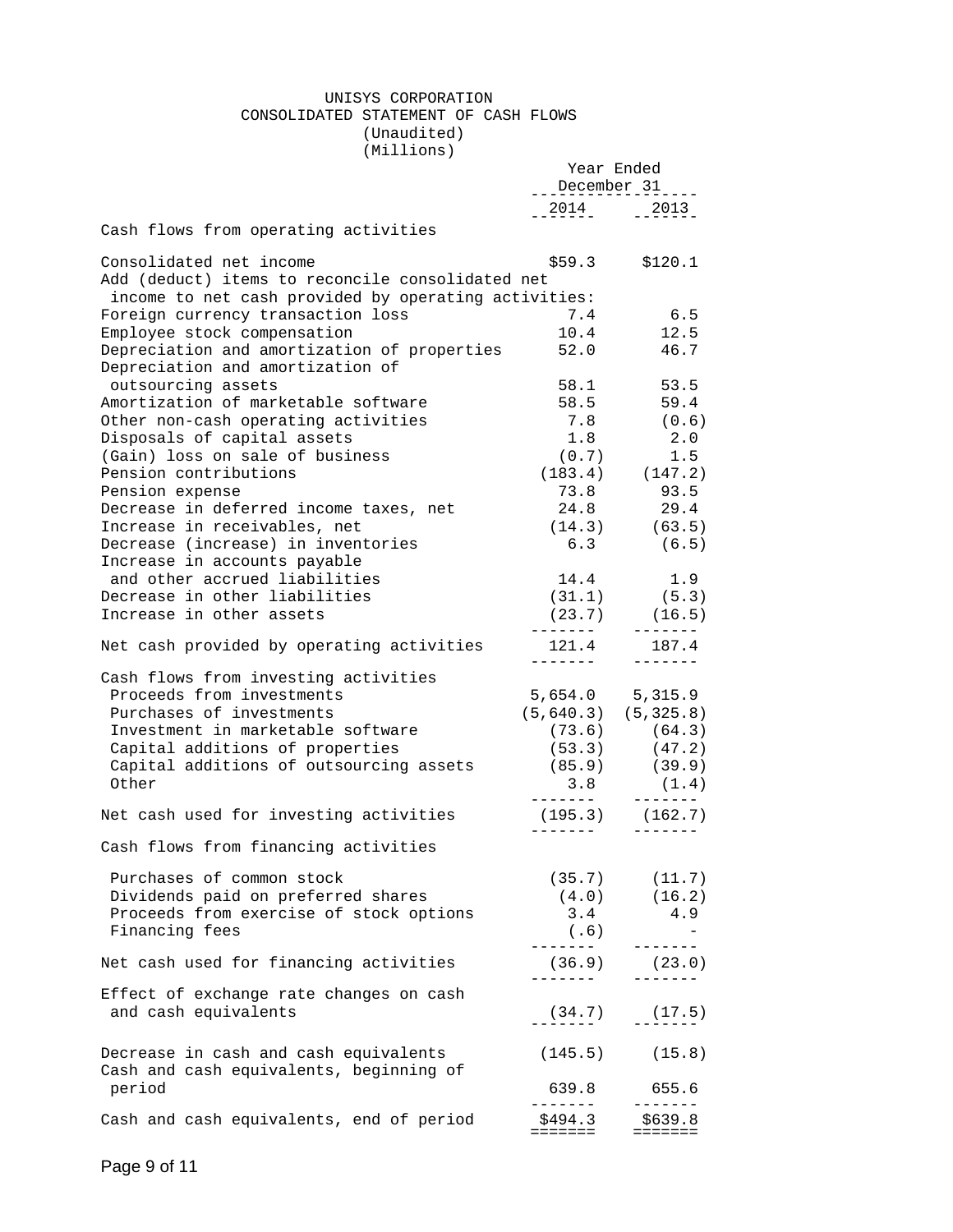(1) UNISYS CORPORATION RECONCILIATION OF SELECTED GAAP MEASURES TO NON-GAAP MEASURES (Unaudited) (Millions, except per share data) Three Months Year Ended December 31 Ended December 31  $-2014$   $-2013$   $-2013$   $-2014$   $-2013$ GAAP net income attributable to Unisys Corporation common shareholders \$61.8 \$117.4 \$44.0 \$92.3 Pension expense, net of tax 18.1 23.2 73.2 90.0 -------- -------- -------- -------- Non-GAAP net income attributable to Unisys Corporation common shareholders 79.9 140.6 117.2 182.3 Add preferred stock dividend 0.0 4.1 2.7 16.2 -------- -------- -------- -------- Non-GAAP net income attributable to Unisys Corporation for diluted earnings per share \$79.9 \$144.7 \$119.9 \$198.5 ======== ======== ======== ======== Weighted average shares (thousands) 49,689 43,947 49,280 43,899 Plus incremental shares from assumed conversion: Employee stock plans  $259$  459 304 448 Preferred stock 0 6,913 1,172 6,913 -------- -------- -------- -------- GAAP adjusted weighted average shares 49,948 51,319 50,756 51,260 ======== ======== ======== ======== Diluted earnings per share GAAP basis GAAP net income attributable to Unisys Corporation for diluted<br>earnings per share  $$61.8$   $$121.5$   $$44.0$   $$92.3$ Divided by adjusted weighted average shares 49,948 51,319 49,584 44,347 GAAP earnings<br>per diluted share per diluted share \$ 1.24 \$ 2.37 \$ .89 \$ 2.08 ======== ======== ======== ======== Non-GAAP basis Non-GAAP net income attributable to Unisys Corporation for diluted earnings per share \$79.9 \$144.7 \$119.9 \$198.5 Divided by Non-GAAP adjusted weighted average shares 49,948 51,319 50,756 51,260 Non-GAAP earnings per diluted share \$ 1.60 \$ 2.82 \$ 2.36 \$ 3.87 ======== ======== ======== ========